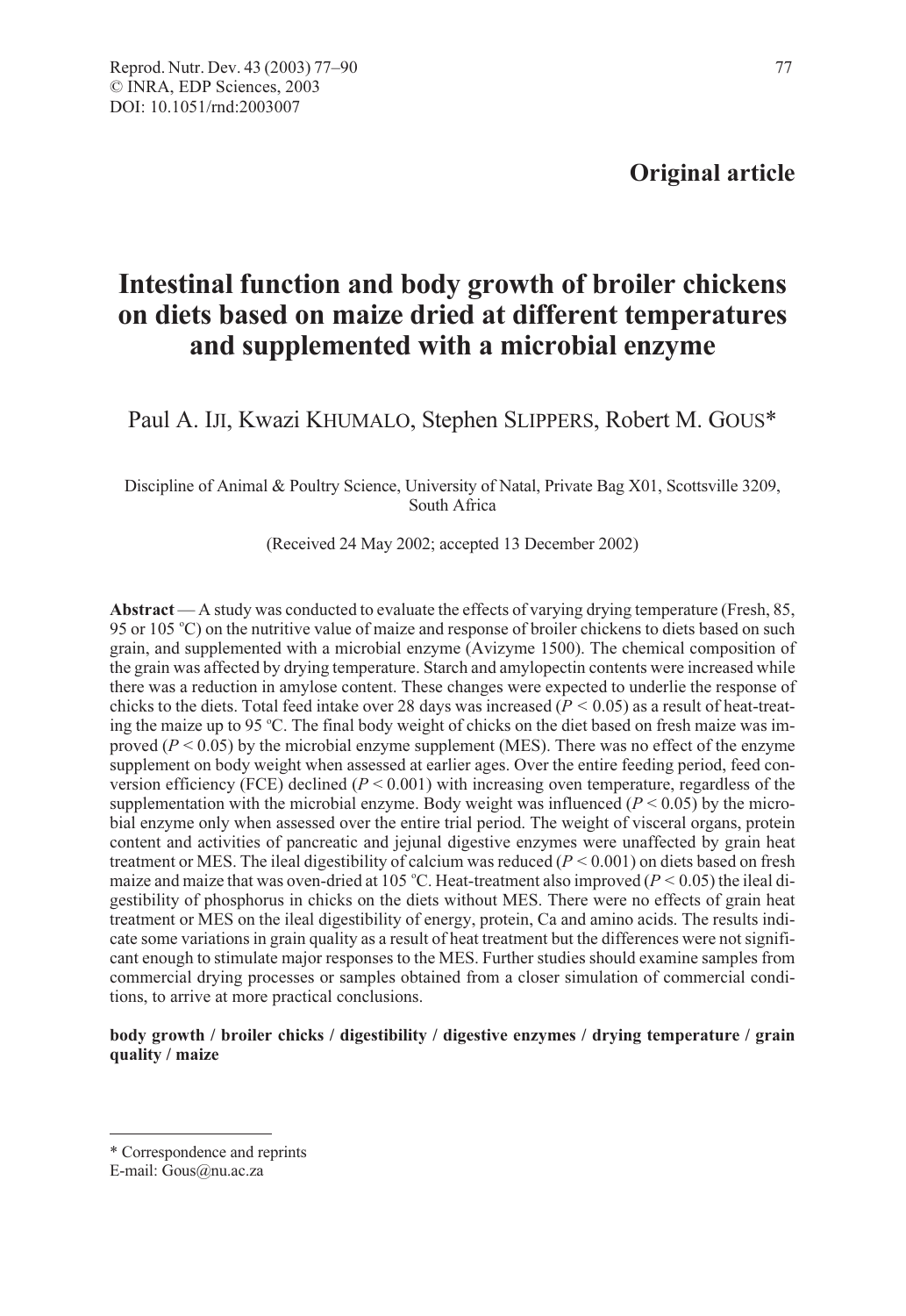# 1. INTRODUCTION

Maize is one of the premier cereals used in poultry feeding around the world. It is relatively devoid of viscous non-starch polysaccharides, the principal antinutritive factors present in most temperate cereals [1–3]. In spite of this advantage, the nutritive value of maize is known to vary widely, as a result of climatic conditions during growth and harvest as well as post-harvest processing and storage [4–5].

The digestibility of cereal components is greatly influenced by the large starch component, especially the ratio between amylose and amylopectin [6]. Amylopectin is more readily digested than amylose due to its amorphous nature. In research on broiler chickens, Noy and Sklan [7] reported that the terminal ileal digestibility of maize starch rarely exceeds 85%. The undigested starch at the terminal ileum is assumed to be "resistant" to digestion and presents an opportunity for use of microbial enzyme supplements in maize-based diets. Amongst the three types of resistant starch found in cereals, two types are known to be caused by inherent factors during the formation of the grain while a third, referred to as RS3 is created by processing and storage conditions [8]. Retrograde (RS3) starch results from high temperature heating of starch followed by storage at lower temperatures over long periods of time. The starch in high-moisture grains may also anneal after heat processing. It has not been established how much of these processes occurs during routine production and processing of maize. A wet climate during harvesting, however, could warrant the artificial drying of maize in many areas of the world. In parts of Africa, maize is still harvested and sun-dried; a method that has been shown to cause stack-burn and reduction in in vitro digestibility of the grain [9]. The quality of diets based on stack-burnt grains is low, tending to negatively affect AME, body weight gain and feed conversion efficiency (FCE) of poultry raised on them. It may therefore be beneficial to artificially dry maize even in parts of the tropics. There is a need to determine the ideal temperature that would not negatively impact on the quality of maize processed under such conditions.

The aim of the present study was to examine the effects of varying temperature during drying on the nutritive value of maize. The gross response and digestive function of broiler chickens raised on diets based on these grains were also evaluated.

## 2. MATERIALS AND METHODS

### 2.1. Maize processing and analysis

The maize tested was obtained from a commercial farmer in the Kwa-Zulu Natal province of South Africa. The material was received at a moisture content of 11.3%, in 50-kg bags. Some of the maize was used as received (fresh). Other batches were obtained through drying in two large draught-ovens at 85, 95 or 105 °C. Each batch was dried over 24 h to yield varying moisture contents. The grain was then milled and stored in sealed polythene bags at 5 °C until the diets were prepared.

The proximate analysis of the maize samples, diets and digesta was conducted in accordance with the methods of AOAC [10]. The AMEn and TMEn of the maize samples were determined according to the method of Fisher [11]. The method of Englyst et al. [12] was used in the measurement of starch, amylose and amylopectin. Resistant starch was defined as residual starch after 120 min of digestion with pancreatin and amyloglucosidase.

#### 2.2. Experimental birds and diets

Three hundred and twenty day-old female broiler chicks (Ross) were used for the study. The chicks were randomly allocated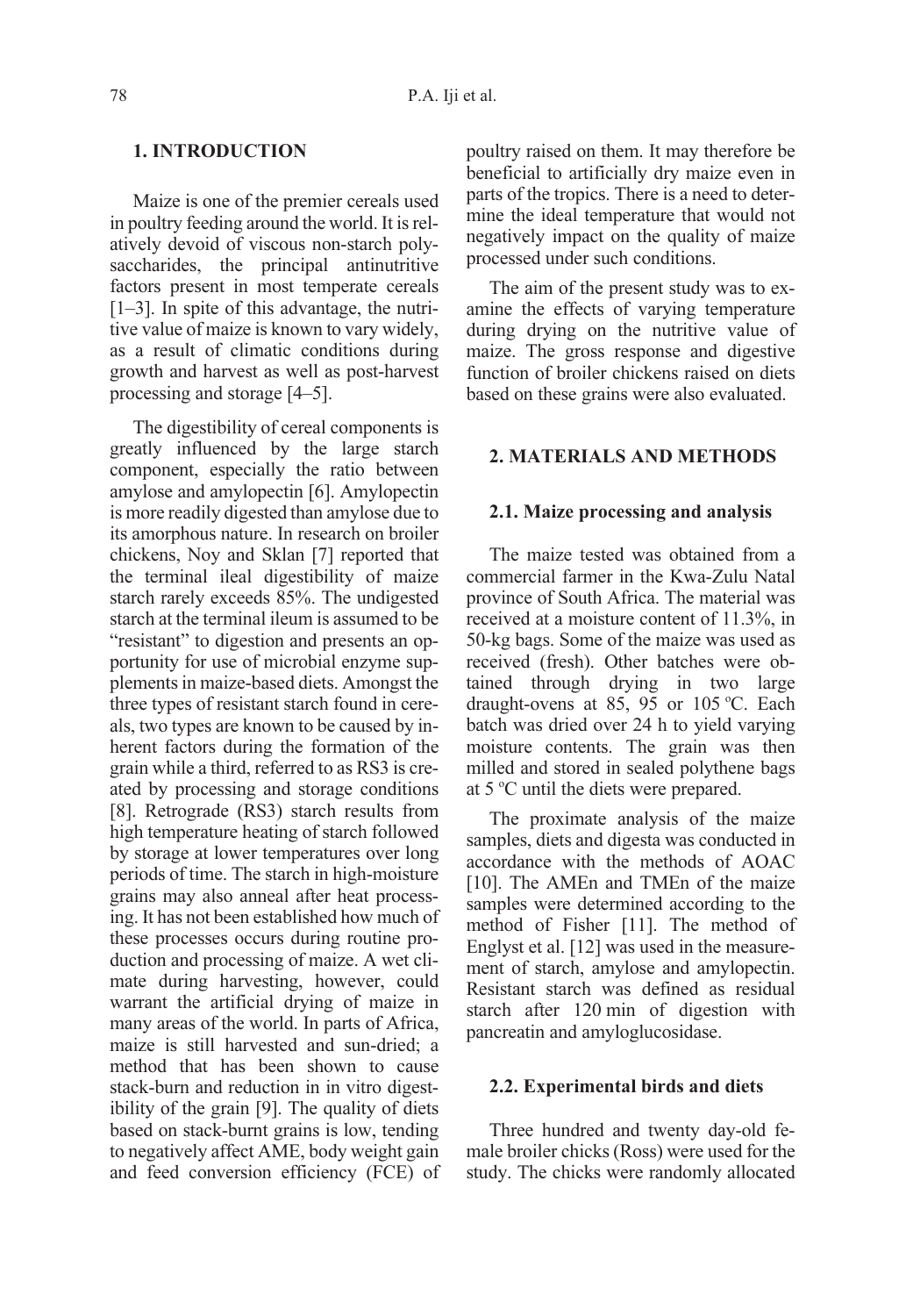to cages (without bottom) on litter in groups of 10 and assigned to one of four main diets (Tab. I). The four diets were based on maize and a commercial soyabean concentrate (Central Soya European Proteins A/S, Denmark). Three maize batches dried at different

Table I. Composition of the fed diets.

| Ingredient                               | Amount<br>$(g \cdot kg^{-1})$ |
|------------------------------------------|-------------------------------|
| Maize                                    | 608.9                         |
| Soyabean concentrate                     | 200.0                         |
| Fishmeal                                 | 60.0                          |
| Sunflower oil                            | 42.7                          |
| Limestone                                | 13.4                          |
| Monocalcium phosphate                    | 12.0                          |
| Salt                                     | 2.56                          |
| Plaster sand                             | 25.0                          |
| DL-methionine                            | 1.56                          |
| L-lysine HCl                             | 1.39                          |
| Vitamin/mineral premix <sup>1</sup>      | 2.5                           |
| Poolbrite $(r)$                          | 30.0                          |
| Nutrient composition $(g \cdot kg^{-1})$ |                               |
| Gross energy $(MJ \cdot kg^{-1})$        | 16.3                          |
| Crude protein                            | 212.7                         |
| Crude fibre                              | 22.3                          |
| Lipid                                    | 63.7                          |
| Calcium                                  | 11.5                          |
| Total phosphorus                         | 6.3                           |
| Methionine                               | 4.59                          |
| Lysine                                   | 13.63                         |

Four main diets varied on the basis of maize that was dried at different temperatures and were fed with or without supplemental microbial enzyme, Avizyme 1500 at 1  $g \cdot kg^{-1}$  diet.

<sup>1</sup> Active ingredients (g·kg<sup>-1</sup>): Vitamin B<sub>1</sub> (1.0), B<sub>2</sub> (3.0),  $B_6$  (2.5), E (25), K<sub>3</sub> (1.5), folic acid (1.5), choline (150.0), niacin (35.0), pantothenic acid (7.5), iodine (1.0), manganese (50.0), copper (5.0), zinc (50.0) and iron (20.0). Other active ingredients were vitamin A (6 MIU),  $D_3$  (2 MIU),  $B_{12}$  (10 mg), selenium (150.0 mg) and Cobalt (250 mg) (Nutec S.A. (Pty) Ltd., Pietermaritzburg, South Africa).

oven temperatures (85, 95 or 105  $^{\circ}$ C) were tested against a batch that had been naturally sun-dried after harvesting. Each of these four diets, in mash form was fed with or without a microbial enzyme supplement, Avizyme 1500 (Finnfeeds International, Malborough, UK) at 1 g·kg<sup>-1</sup> diet. The experiment was therefore a  $4 \times 2$  factorial design, with 4 replicates for each of the eight general treatments. Poolbrite® (Poolbrite (SA) (Pty) Ltd., Atlantis, S. Africa), a source of acid-insoluble ash was also included in the diets to enable the assessment of nutrient digestibility. The diets were fed for 28 days. Feed and water were supplied ad libitum and light was provided over 23 1/2 h. The room temperature was managed according to the requirements for chicks between hatch and 28 days.

Feed intake and body weight were measured at the end of each week. At the end of the feeding period, 6 chicks, randomly selected, per cage were killed through asphyxiation with  $CO<sub>2</sub>$  and dissected. Samples of ileal digesta were collected and frozen and used to determine nutrient digestibility as described below. The weight of the visceral organs was obtained. The pancreas and a sub-sample of the jejunum were also taken and snap-frozen in liquid nitrogen. These tissues were later processed and used to determine protein content and the activities of digestive enzymes, targeting various nutrients, as described below.

## 2.3. Evaluation of nutrient digestibility

The concentration of acid-insoluble ash (AIA) in the diet and digesta was measured, in line with the methods described by Annison et al. [13]. The materials were also analysed for gross energy, protein, minerals and amino acids. The digestibility coefficient of the nutrients was then calculated from the equation:

1 – [(ileal nutrient/ileal AIA)/ (the numeric near  $AIA$ )<br>
(diet nutrient/diet  $AIA$ )].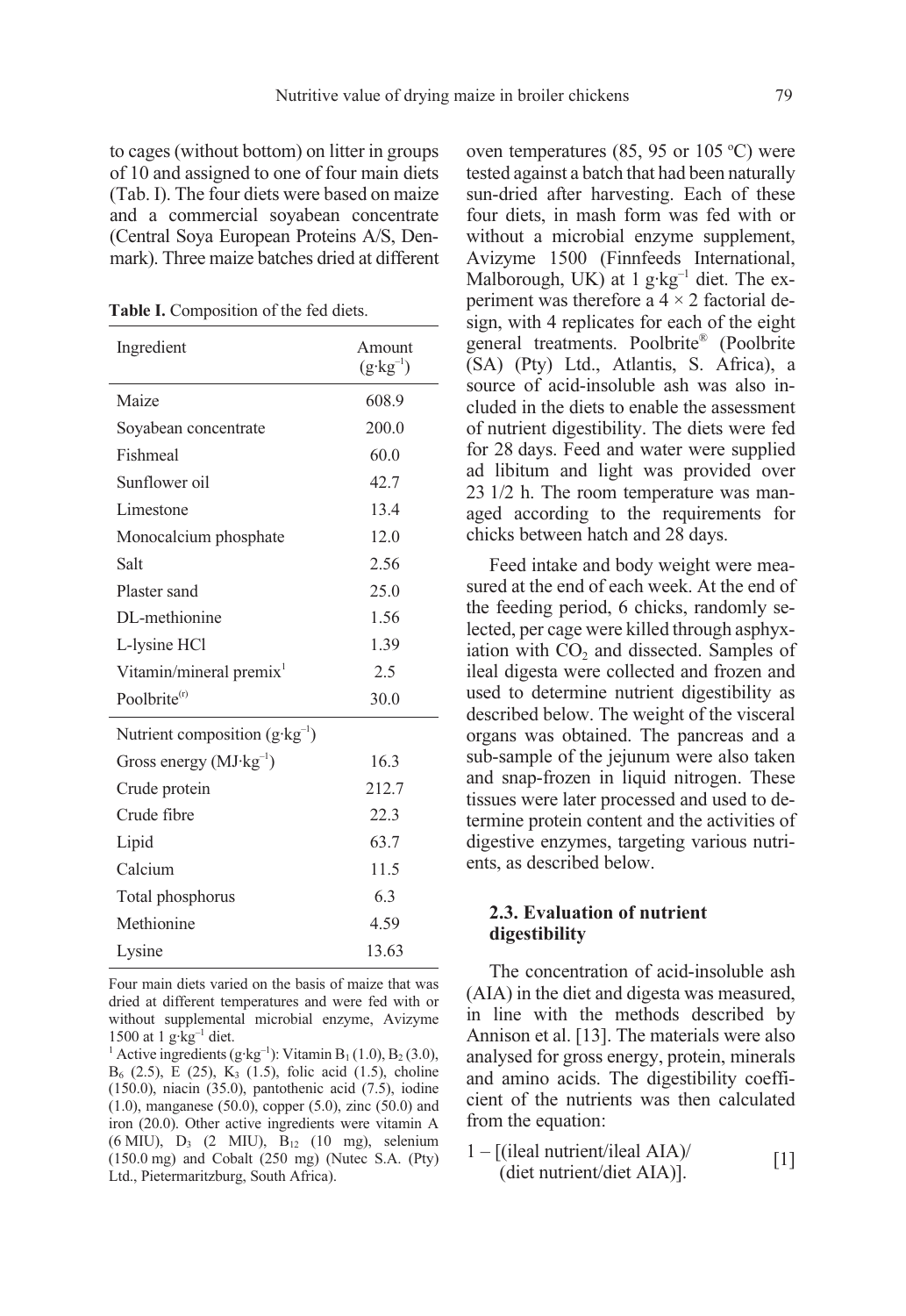## 2.4. Tissue protein content and enzyme activities

The concentration of protein in the pancreas and jejunal mucosa was measured using the Coomassie dye-binding method described by Bradford [14]. For the jejunum, the homogenate was prepared as described previously by Shirazi-Beechey et al. [15]. Pancreatic homogenate was obtained through a similar process except that distilled water was used, the entire tissue was homogenised and the homogenate was centrifuged at 30 000 g for 10 min to obtain a supernatant on which analysis was done [16].

Enzyme assays were conducted on fixed substrate concentrations established in studies on mammals and other species, after standardization for poultry [17]. On jejunal homogenates, biochemical assays were conducted for maltase (EC. 3.2.1.20) and sucrase (EC. 3.2.1.26) and alkaline phosphatase (AP, EC. 3.1.3.1). For the pancreas, assays were conducted for amylase (EC. 3.2.1.1), lipase (EC. 3.1.1.3) and chymotrypsin (EC. 3.4.21.1). The specific activities of the enzymes were measured according to the methods previously described [18–22]. The assays were conducted at a temperature of 39 °C. For amylase, glucose output was measured by incubating with glucose oxidase (Roche Diagnostics, Indianapolis, USA) rather than with dinitrosalicylic acid (DNS) reagent, previously described by Miller et al. [18]. This modification was to cut down on the number and volume of chemicals required for the determination of the end-products of digestion.

# 2.5. Data analysis

Data were analysed by both the general linear model (GLM) and regression of Minitab [23]. Initial analysis did not reveal any significance in interactions between the tested factors; therefore the data were analysed to enhance the effects of the individual factors. The data were regressed, using varying levels of temperature or microbial enzyme as independent factors. The differences between the mean values were determined by the use of least significant difference.

# 3. RESULTS

The chemical composition of the maize batches is shown in Table II. As would be expected, DM content increased with an increase in drying temperature. The CP, lipid and to a lesser extent, P contents followed a similar trend. Higher drying temperatures, however, resulted in a decline in crude fibre content. The amino acid contents of the oven-dried maize were also generally higher than those of the sun-dried maize (Fresh), especially up to 95  $\mathrm{^{\circ}C}$  of heating. Oven-drying increased the starch and amylopectin contents but reduced the amylose content. Compared to the fresh maize, oven-drying at 105 °C improved the starch and amylopectin contents by 8 and 5%, respectively while amylose content was reduced by about 12.4%. The level of resistant starch was increased as a result of drying the fresh maize at 85 °C but decreased at higher drying temperatures. This was the pattern observed for  $AME_n$  and  $TME_n$ . The ratio of amylose: amylopectin declined with increasing drying temperature.

Feed intake during the entire trial period was increased  $(P < 0.05)$  as a result of heat-treating the maize up to  $95^{\circ}$ C (Tab. III). Further heating did not have any significant effects on the intake of the diet. There were also no significant effects of microbial enzyme supplement on feed intake at any period of assessment. The 7-day body weight of chicks was reduced ( $P < 0.05$ ) in chicks on the control diet in which maize had been heated at 85 °C. At 14 days of age, body weight was also reduced  $(P < 0.05)$  by oven-drying at up to  $95^{\circ}$ C but this was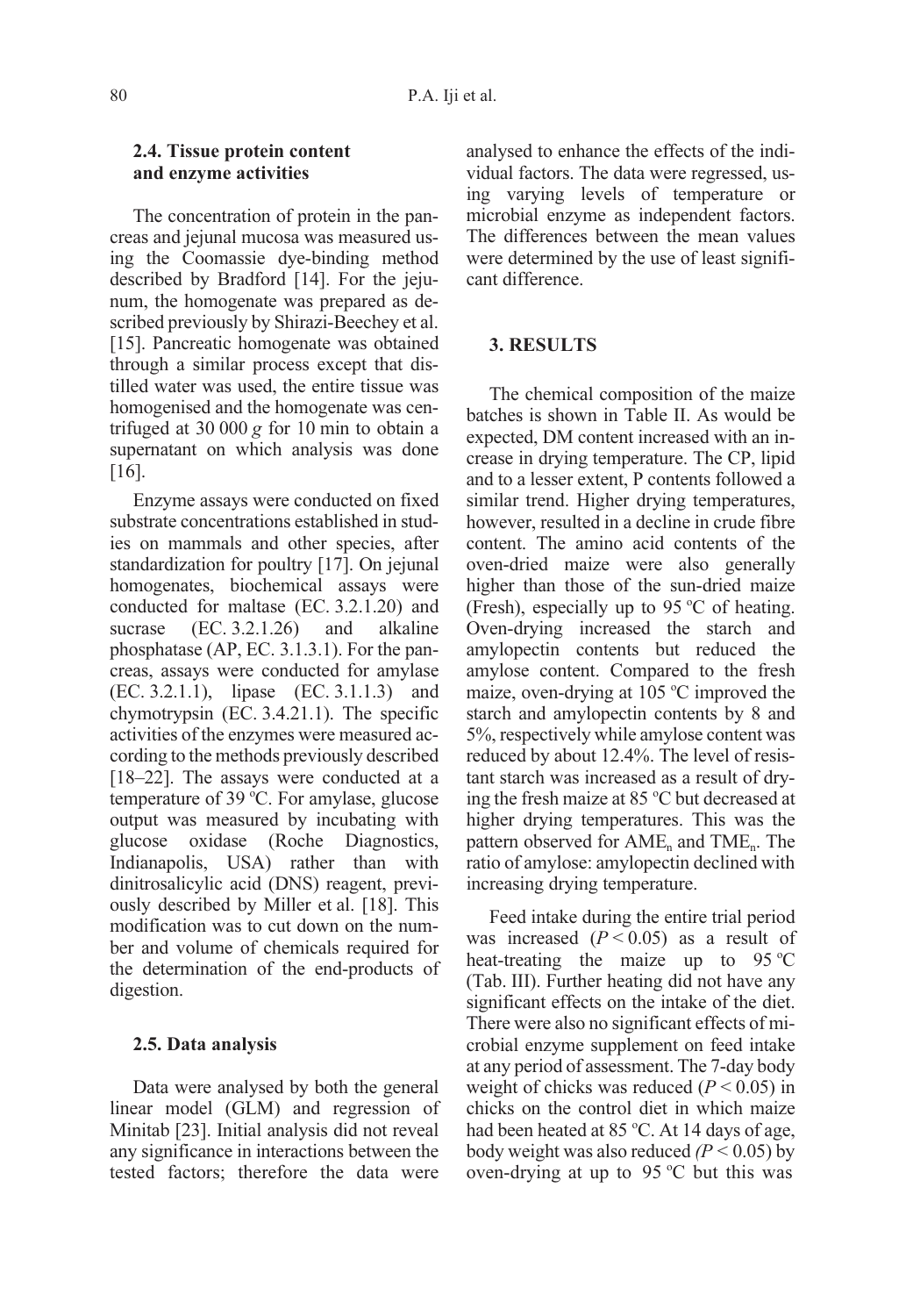|                                       | A. Dry matter (DM), crude protein (CP), crude fibre and mineral contents $(g \cdot kg^{-1} DM)$ |       |      |             |     |       |     |            |     |
|---------------------------------------|-------------------------------------------------------------------------------------------------|-------|------|-------------|-----|-------|-----|------------|-----|
| Maize                                 |                                                                                                 | DΜ    | CP   | Crude Fibre |     | Lipid | P   |            | Mg  |
| Fresh                                 |                                                                                                 | 887.0 | 77.9 | 227.5       |     | 34.8  | 1.9 |            | 1.1 |
| 85 °C                                 |                                                                                                 | 915.0 | 79.9 | 23.9        |     | 43.4  | 2.2 |            | 1.2 |
| $95^{\circ}$ C                        |                                                                                                 | 924.5 | 80.4 | 20.7        |     | 40.7  | 2.1 |            | 1.1 |
| $105\text{ °C}$                       |                                                                                                 | 928.5 | 80.8 | 19.7        |     | 41.0  | 1.9 |            | 1.1 |
| B. Amino acids $(g \cdot kg^{-1} DM)$ |                                                                                                 |       |      |             |     |       |     |            |     |
|                                       | Met                                                                                             | Lys   | Thr  | Ala         | Phe | Arg   | Leu | <b>Ile</b> | Val |
| Fresh                                 | 1.4                                                                                             | 2.4   | 2.7  | 5.7         | 3.5 | 3.3   | 9.0 | 2.4        | 4.3 |
| 85 °C                                 | 1.9                                                                                             | 2.3   | 2.8  | 5.2         | 3.5 | 3.3   | 8.6 | 2.3        | 4.4 |
| $95^{\circ}$ C                        | 1.5                                                                                             | 2.6   | 3.0  | 5.6         | 4.2 | 3.8   | 8.8 | 2.6        | 4.8 |
| $105^{\circ}$ C                       | 1.6                                                                                             | 2.4   | 2.8  | 5.9         | 3.8 | 3.3   | 9.5 | 2.4        | 4.6 |

Table II. Chemical composition of maize batches under varying drying conditions.

C. Starch content and components (g·kg–1 DM)

|                 | Starch | Resistant<br>starch | Amylopectin | Amylose | Amylose:<br>Amylopectin |
|-----------------|--------|---------------------|-------------|---------|-------------------------|
| Fresh           | 699.1  | 177.2               | 529.5       | 169.6   | 0.32                    |
| $85^{\circ}$ C  | 701.8  | 183.7               | 546.2       | 155.6   | 0.29                    |
| $95^{\circ}$ C  | 700.5  | 167.7               | 541.8       | 158.7   | 0.29                    |
| $105\text{ °C}$ | 704.8  | 158.9               | 556.2       | 148.6   | 0.27                    |

D. Gross and metabolisable energy (MJ·kg<sup>-1</sup> DM)

|                 | GЕ   | AME, | TME, |
|-----------------|------|------|------|
| Fresh           | 18.5 | 15.7 | 16.1 |
| $85^{\circ}$ C  | 18.6 | 16.0 | 16.4 |
| $95^{\circ}$ C  | 18.4 | 15.7 | 16.1 |
| $105\text{ °C}$ | 18.2 | 15.6 | 16.0 |

Sub-samples analysed were taken from 2 kg milled material for each maize batch. Gross energy,  $AME<sub>n</sub>$  and  $TIME<sub>n</sub>$ contents were determined on roosters.

observed only on diets supplemented with the microbial enzyme. The final body weight of chicks on the diet based on fresh maize was improved ( $P < 0.05$ ) by the microbial enzyme supplement. There was no effect of the enzyme supplement on body weight assessed at earlier ages.

Between hatch and 14 days of age, feed<br>nversion efficiency was reduced conversion  $(P < 0.05)$  as a result of oven-drying up to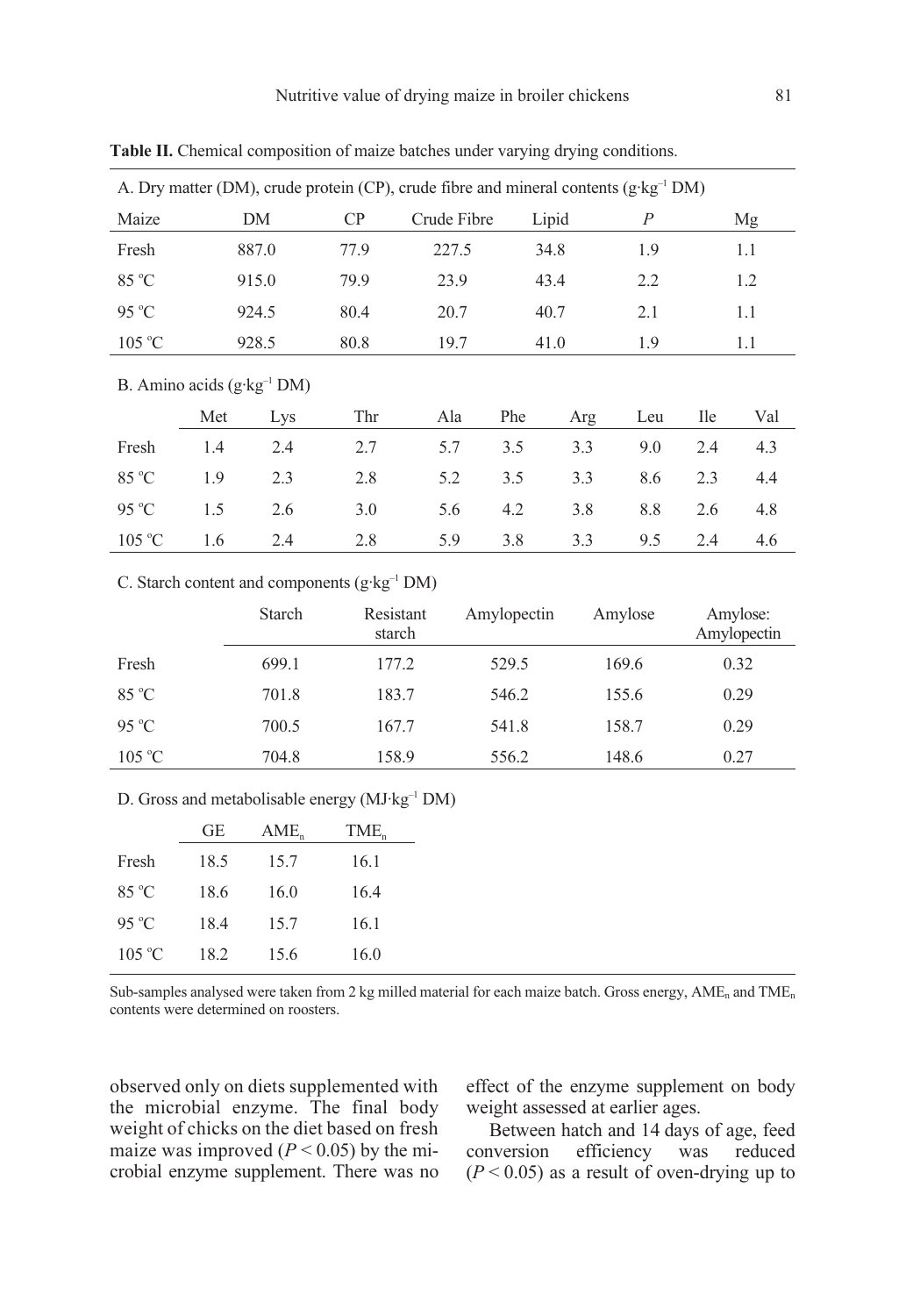|                     |            |          |           | Feed intake (g/bird) |                     |                      | Body weight (g)  |        |                      |
|---------------------|------------|----------|-----------|----------------------|---------------------|----------------------|------------------|--------|----------------------|
| Maize               | Avizyme    | $0 - 7d$ | $0 - 14d$ | $0 - 21d$            | $0 - 28d$           | 7d                   | 14d              | 21d    | 28d                  |
| Fresh               | $\mid$     | 99.4     | 353.4     | 841.6                | 1508.9 <sup>b</sup> | 113.3ª               | $249.5^{ab}$     | 476.5  | $770.7^{\circ}$      |
|                     | $^+$       | 89.6     | 351.4     | 839.3                | $1525.3^{b}$        | $112.0^{ab}$         | $263.1^{a}$      | 539.8  | 851.4ª               |
| $2\textdegree$ SS   | I          | 86.2     | 340.2     | 843.9                | $1550.5^{b}$        | $101.5^{\circ}$      | $227.3^b$        | 433.9  | 709.2°               |
|                     |            | 81.3     | 332.8     | 854.0                | $1649.0^{ab}$       | $103.5^{\rm bc}$     | $233.9^{ab}$     | 470.6  | $766.1^{\rm bc}$     |
| $26.56$             | I          | 87.3     | 343.5     | 852.6                | $1633.3^{ab}$       | $107.4^{\rm abc}$    | $241.3^{ab}$     | 480.1  | 777.0 <sup>abc</sup> |
|                     | $^{+}$     | 84.5     | 345.1     | 874.5                | 1732.3ª             | 105.4 <sup>abc</sup> | $231.4^{b}$      | 473.7  | $791.6^{\rm ab}$     |
| $105^{\circ}$ C     | I          | 87.6     | 355.0     | 936.8                | $1631.4^{ab}$       | $112.3^{ab}$         | $256.0^{ab}$     | 495.8  | $764.5^{\rm bc}$     |
|                     | $^{+}$     | 92.8     | 344.0     | 913.5                | $1645.6^{ab}$       | $109.3^{ab}$         | $258.5^{\rm ab}$ | 492.4  | 775.1 <sup>abc</sup> |
|                     | <b>NES</b> | 6.77     | 19.17     | 46.94                | 68.76               | 4.73                 | 15.33            | 29.32  | 38.18                |
| Source of variation |            |          |           |                      |                     |                      |                  |        |                      |
| Maize               |            | SN       | SN        | $_{\rm NS}$          | ∗                   | ∗                    | ∗                | $^{2}$ | SN                   |
| Enzyme              |            | SN       | SN        | SN                   | SN                  | SN                   | SN               | SN     | ∗                    |

82 P.A. Iji et al.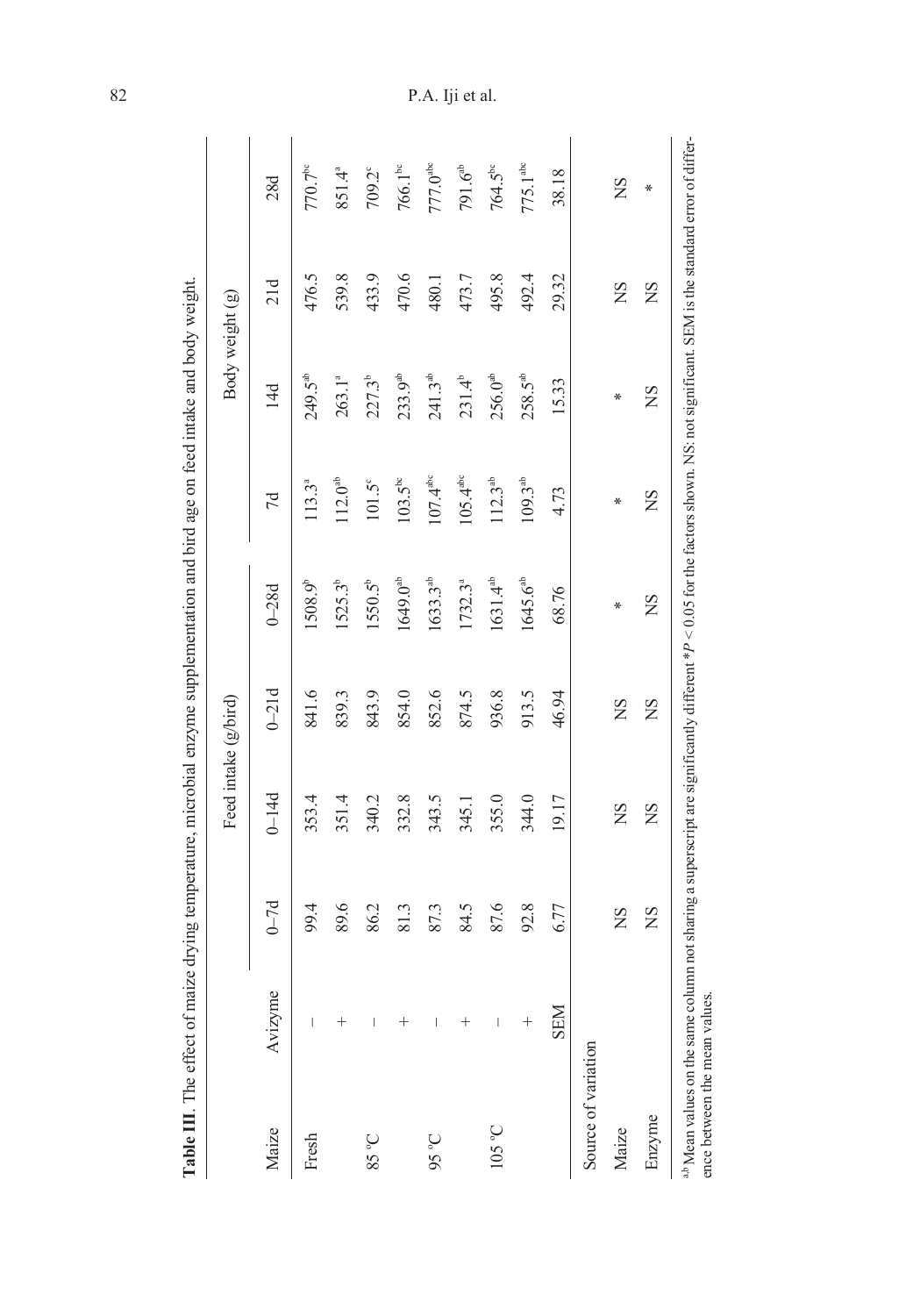|                     |            |           | Feed conversion efficiency (g weigh $kg^{-1}$ feed) |                    |                    |
|---------------------|------------|-----------|-----------------------------------------------------|--------------------|--------------------|
| Maize               | Avizyme    | $0 - 7d$  | $0 - 14d$                                           | $0 - 21d$          | $0 - 28d$          |
| Fresh               |            | 739.8     | $574.5^{ab}$                                        | $517.7^b$          | $483.7^{ab}$       |
|                     | $^{+}$     | 802.4     | $633.5^{\circ}$                                     | 594.1 <sup>a</sup> | $533.6^a$          |
| 85 °C               |            | 714.7     | $549.1^{b}$                                         | $466.4^{b}$        | 431.9 <sup>b</sup> |
|                     | $^{+}$     | 782.8     | 583.1 <sup>ab</sup>                                 | $506.6^b$          | 440.7 <sup>b</sup> |
| $95^{\circ}$ C      |            | 758.7     | 582.3 <sup>ab</sup>                                 | $515.7^b$          | 450.6 <sup>b</sup> |
|                     | $^{+}$     | 765.8     | $550.0^{\rm b}$                                     | 493.7 <sup>b</sup> | 434.0 <sup>b</sup> |
| $105^{\circ}$ C     |            | 831.1     | $609.9^{ab}$                                        | $489.8^{b}$        | 444.7 <sup>b</sup> |
|                     | $^{+}$     | 745.7     | $637.1^a$                                           | 495.6 <sup>b</sup> | 449.0 <sup>b</sup> |
|                     | <b>SEM</b> | 39.99     | 28.04                                               | 26.32              | 24.58              |
| Source of variation |            |           |                                                     |                    |                    |
| Maize               |            | <b>NS</b> | $\ast$                                              | $**$               | ***                |
| Enzyme              |            | <b>NS</b> | <b>NS</b>                                           | <b>NS</b>          | <b>NS</b>          |

Table IV. The effect of maize drying temperature, microbial enzyme and bird age on feed conversion efficiency.

<sup>a,b</sup> Mean values on the same column not sharing a superscript are significantly different \*P < 0.05, \*\*P < 0.01,  $**P < 0.001$  for the factor shown. NS: not significant. SEM is the standard error of difference between the mean values.

| Maize               | Avizyme                  | Gizzard/<br>Proventriculus | Small<br>intestine | Liver     | Pancreas  | Caeca | Spleen    |
|---------------------|--------------------------|----------------------------|--------------------|-----------|-----------|-------|-----------|
| Fresh               |                          | 5.5                        | 7.4                | 3.1       | 0.51      | 0.8   | 0.15      |
|                     | $^{+}$                   | 5.3                        | 6.8                | 3.2       | 0.51      | 0.7   | 0.18      |
| 85 °C               | -                        | 6.0                        | 7.2                | 3.1       | 0.48      | 0.8   | 0.12      |
|                     | $^{+}$                   | 5.8                        | 7.0                | 3.4       | 0.0.51    | 1.0   | 0.18      |
| $95^{\circ}$ C      | $\overline{\phantom{0}}$ | 5.3                        | 6.8                | 3.5       | 0.47      | 0.9   | 0.11      |
|                     | $^{+}$                   | 5.4                        | 7.5                | 3.5       | 0.46      | 0.8   | 0.15      |
| $105^{\circ}$ C     |                          | 5.4                        | 6.7                | 3.2       | 0.43      | 0.8   | 0.15      |
|                     | $^{+}$                   | 5.6                        | 7.2                | 3.6       | 0.52      | 0.8   | 0.15      |
|                     | <b>SEM</b>               | 0.44                       | 0.59               | 0.34      | 0.067     | 0.17  | 0.031     |
| Source of variation |                          |                            |                    |           |           |       |           |
| Maize               |                          | <b>NS</b>                  | <b>NS</b>          | NS        | <b>NS</b> | NS    | <b>NS</b> |
| Enzyme              |                          | NS                         | <b>NS</b>          | <b>NS</b> | <b>NS</b> | NS    | <b>NS</b> |

**Table V.** The effect of maize type and microbial enzyme on the weight of visceral organs (g·100  $g^{-1}$ ) body weight) at 28 days of age.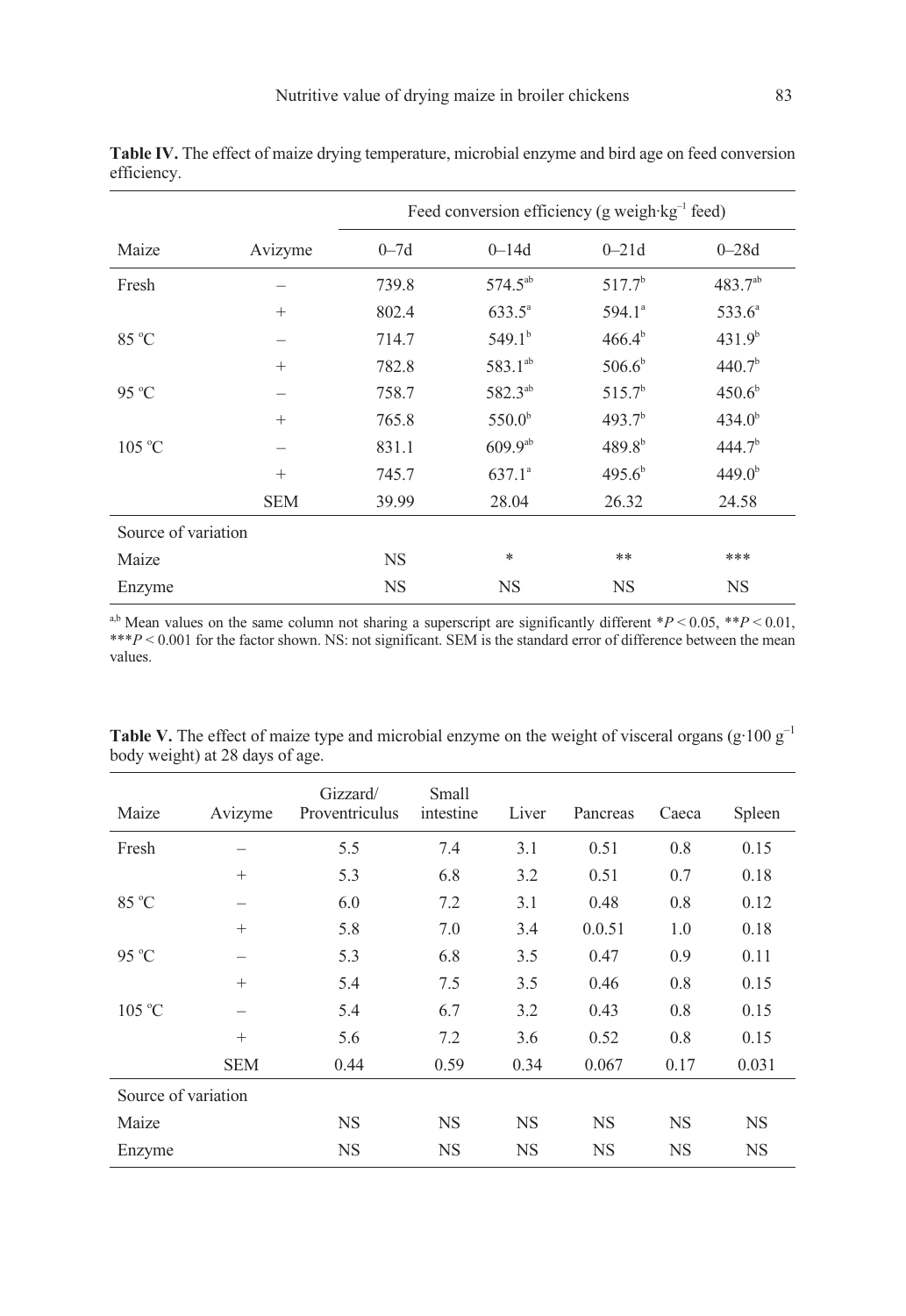| Maize               | Avizyme    | Protein <sup>1</sup> | Amylase <sup>2</sup> | Lipase <sup>3</sup> | Chymotrypsin $4$ |
|---------------------|------------|----------------------|----------------------|---------------------|------------------|
| Fresh               |            | 61.3                 | 10.5                 | 0.03                | 0.5              |
|                     | $^{+}$     | 57.5                 | 8.7                  | 0.02                | 0.5              |
| 85 °C               |            | 61.2                 | 10.8                 | 0.03                | 0.5              |
|                     | $^{+}$     | 58.8                 | 10.5                 | 0.03                | 0.5              |
| 95 °C               |            | 63.1                 | 9.6                  | 0.02                | 0.5              |
|                     | $^{+}$     | 60.6                 | 10.5                 | 0.03                | 0.5              |
| $105^{\circ}$ C     |            | 57.8                 | 10.9                 | 0.02                | 0.6              |
|                     | $^{+}$     | 56.7                 | 10.4                 | 0.02                | 0.5              |
|                     | <b>SEM</b> | 3.99                 | 1.60                 | 0.005               | 0.09             |
| Source of variation |            |                      |                      |                     |                  |
| Maize               |            | <b>NS</b>            | <b>NS</b>            | <b>NS</b>           | <b>NS</b>        |
| Enzyme              |            | <b>NS</b>            | <b>NS</b>            | <b>NS</b>           | <b>NS</b>        |

Table VI. The effect of maize type and microbial enzyme on tissue protein content and the activities of digestive enzymes in the pancreas of chicks at 28 days of age.

<sup>1</sup> Concentration in tissue (mg·g<sup>-1</sup> wet tissue).

2Specific activity (ρmole glucose/mg protein/min).

<sup>3</sup>Units/min, in relation to porcine lipase standard.

4Specific activity (µmole p-nitroaniline/mg protein/min).

95 °C in chicks on both the control diets and diets supplemented with the microbial enzyme (Tab. IV). Feed conversion efficiency between hatch and 21 days of age was reduced  $(P < 0.01)$  in chicks fed the control diets based on all heat-treated maize. Over the entire feeding period, FCE declined  $(P < 0.001)$  with an increasing oven temperature, regardless of the supplementation with the microbial enzyme. There were no significant effects of the microbial enzyme supplement on FCE at any of the periods investigated.

The weight of visceral organs was not affected by grain heat treatment or microbial enzyme supplement (Tab. V). The protein content of pancreatic tissue and activities of pancreatic enzymes were also unaffected by the grain heat treatment or the enzyme supplement (Tab. VI). The protein content of the jejunal mucosa was increased in chicks raised on diets supplemented with the microbial enzyme but this was significant  $(P < 0.01)$  only on the diet based on maize that was oven-dried at 105 °C (Tab. VII). There were no effects of grain heat treatment or of microbial enzyme supplement on the activities of the jejunal digestive enzymes.

The ileal digestibility of calcium was the lowest ( $P < 0.001$ ) in chicks fed diets based on fresh maize and maize that was oven-dried at 105 °C (Tab. VIII). This response was observed for the control diet in the case of fresh maize while for the maize that was oven-dried at 105 °C, Ca digestibility was lower for the enzyme-supplemented diet. Heat-treatment also improved  $(P < 0.05)$ the ileal digestibility of phosphorus in chicks fed the control diets. In chicks fed the enzyme-supplemented diets, there was a linear increase ( $P < 0.05$ ) in ileal digestibility of  $P$  as a result of oven-drying. There was no effect of heat treatment on ileal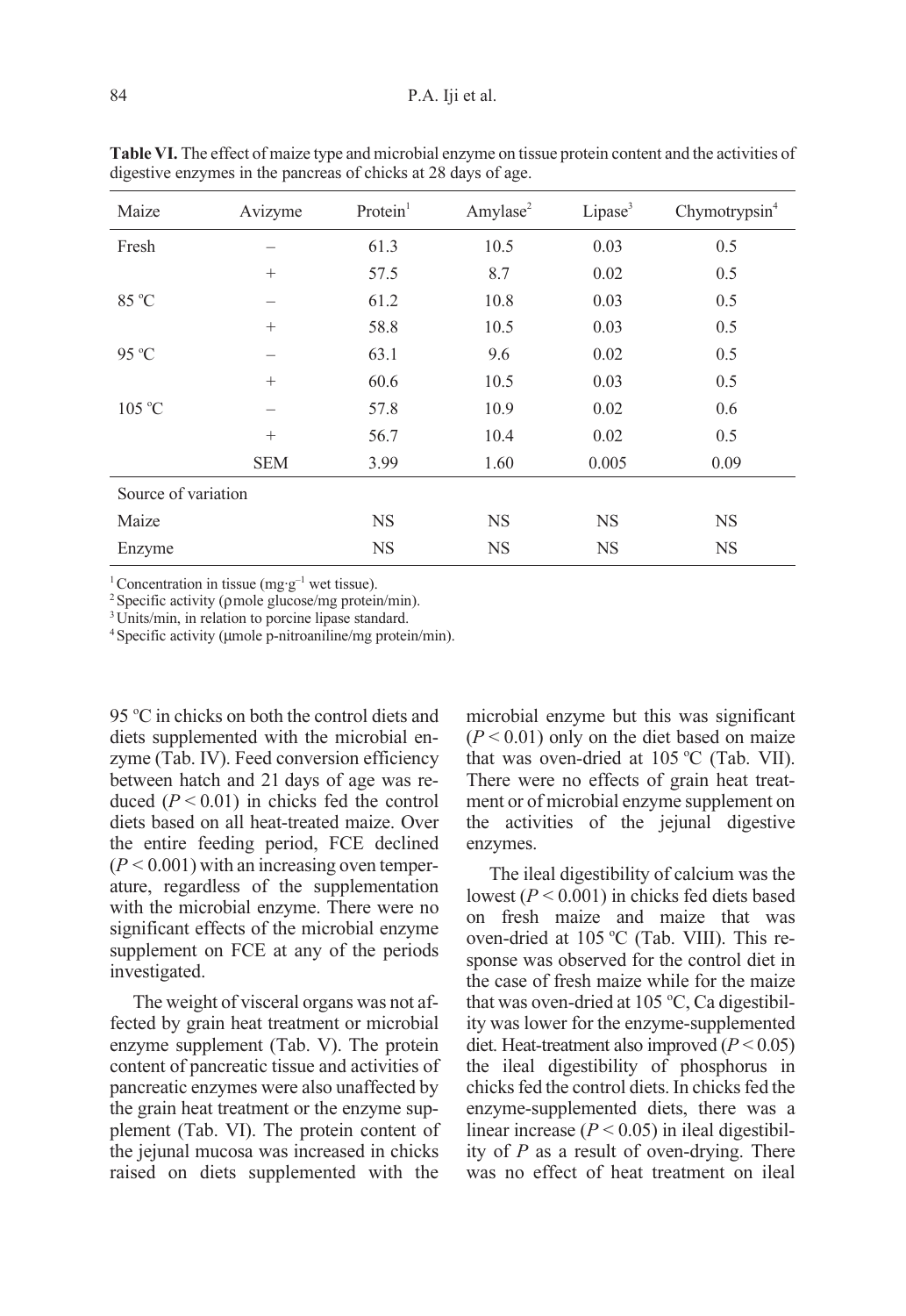| Maize               | Avizyme    | Protein <sup>1</sup> | Maltase <sup>2</sup> | Sucrase <sup>2</sup> | Alkaline<br>Phosphatase <sup>3</sup> |
|---------------------|------------|----------------------|----------------------|----------------------|--------------------------------------|
| Fresh               |            | $49.6^{ab}$          | 2.0                  | 0.02                 | 1.3                                  |
|                     | $^{+}$     | $51.7^{ab}$          | 2.2                  | 0.03                 | 1.3                                  |
| 85 °C               |            | $46.5^{ab}$          | 2.4                  | 0.02                 | 1.5                                  |
|                     | $^{+}$     | 43.6 <sup>ab</sup>   | 3.0                  | 0.03                 | 1.9                                  |
| 95 °C               |            | $47.9^{ab}$          | 2.6                  | 0.03                 | 1.9                                  |
|                     | $^{+}$     | $56.3^{ab}$          | 2.1                  | 0.04                 | 1.5                                  |
| $105^{\circ}$ C     |            | 30.0 <sup>b</sup>    | 3.0                  | 0.03                 | 1.9                                  |
|                     | $^{+}$     | $63.7^{\circ}$       | 2.3                  | 0.03                 | 1.3                                  |
|                     | <b>SEM</b> | 7.38                 | 0.35                 | 0.006                | 0.27                                 |
| Source of variation |            |                      |                      |                      |                                      |
| Maize               |            | <b>NS</b>            | <b>NS</b>            | <b>NS</b>            | <b>NS</b>                            |
| Enzyme              |            | $\ast$               | <b>NS</b>            | <b>NS</b>            | <b>NS</b>                            |

Table VII. The effect of maize drying temperature and microbial enzyme on tissue protein content and activities of digestive enzymes in the jejunum of 28-day old birds.

<sup>ab</sup> Mean values on the same column not sharing a superscript are significantly different ( $P < 0.05$ ) for the factor shown. NS: not significant. SEM is the standard error of difference between the mean values.

<sup>1</sup> Concentration in mucosa (mg·g<sup>-1</sup> wet tissue).

 $2$  Specific activity ( $\mu$ mole glucose/mg protein/min).

<sup>3</sup> Specific activity (umole p-nitrophenol/mg protein/min).

| Maize               | Avizyme    | Energy    | Protein   | Calcium        | Phosphorus     |
|---------------------|------------|-----------|-----------|----------------|----------------|
| Fresh               |            | 0.70      | 0.76      | $0.45^{bc}$    | $0.37^{bc}$    |
|                     | $^{+}$     | 0.70      | 0.78      | $0.40^\circ$   | $0.31^\circ$   |
| 85 °C               |            | 0.60      | 0.74      | $0.62^{\circ}$ | $0.55^{\circ}$ |
|                     | $^{+}$     | 0.63      | 0.76      | $0.59^{ab}$    | $0.45^{ab}$    |
| 95 °C               |            | 0.63      | 0.77      | $0.65^{\circ}$ | $0.52^{ab}$    |
|                     | $^{+}$     | 0.64      | 0.76      | $0.68^{\circ}$ | $0.49^{ab}$    |
| 105 °C              |            | 0.52      | 0.71      | $0.49^{bc}$    | $0.33^{bc}$    |
|                     | $^{+}$     | 0.62      | 0.76      | $0.60^{ab}$    | $0.49^{ab}$    |
|                     | <b>SEM</b> | 0.065     | 0.039     | 0.053          | 0.065          |
| Source of variation |            |           |           |                |                |
| Maize               |            | <b>NS</b> | <b>NS</b> | ***            | $\ast$         |
| Enzyme              |            | <b>NS</b> | <b>NS</b> | <b>NS</b>      | <b>NS</b>      |

Table VIII. The effect of maize type and microbial enzyme on ileal digestibility of energy, protein and phosphorus at 28 days of age.

<sup>ab</sup> Mean values on the same column not sharing a superscript are significantly different \*P < 0.05, \*\*\*P < 0.001, for the factor shown. NS: not significant. SEM is the standard error of difference between the mean values.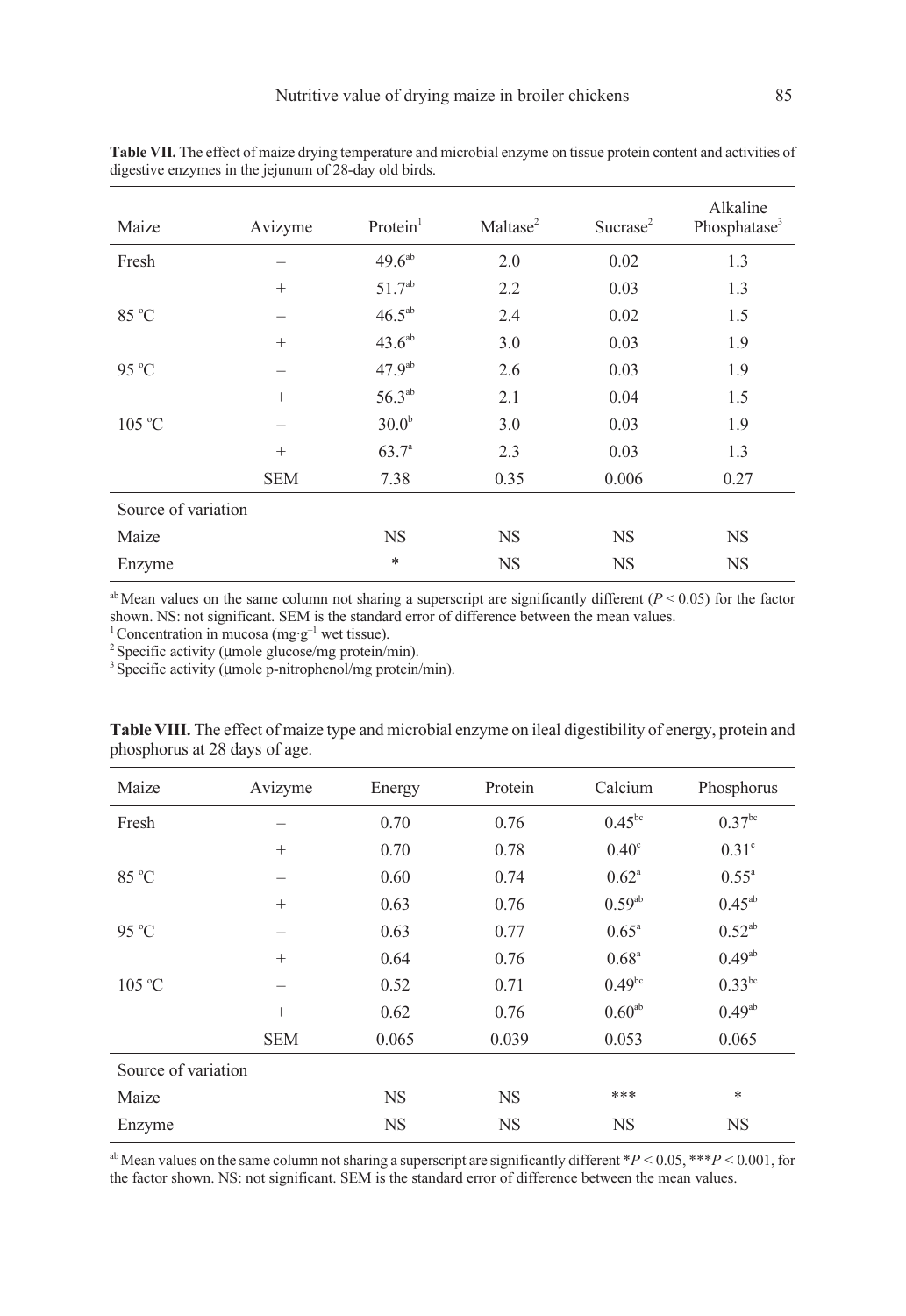| Table IX. The effect of maize type and microbial enzyme on ileal digestibility of key amino acids. |            |             |              |             |       |             |             |          |                  |       |
|----------------------------------------------------------------------------------------------------|------------|-------------|--------------|-------------|-------|-------------|-------------|----------|------------------|-------|
| Maize                                                                                              | Avizyme    | Met         | $_{\rm Lys}$ | Thr         | Ala   | Phe         | Arg         | Leu      | $\exists$        | Val   |
| Fresh                                                                                              |            | 0.85        | 0.83         | 0.67        | 0.80  | 0.83        | 0.80        | 0.83     | 0.80             | 0.98  |
|                                                                                                    |            | 0.87        | 0.86         | 0.71        | 0.83  | 0.85        | 0.84        | 0.85     | 0.82             | 0.98  |
| <b>2.58</b>                                                                                        |            | 0.86        | 0.87         | 0.68        | 0.83  | 0.85        | 0.84        | 0.85     | 0.83             | 0.98  |
|                                                                                                    |            | 0.84        | 0.84         | 0.63        | 0.81  | 0.83        | 0.81        | 0.82     | 0.80             | 0.98  |
| 95°C                                                                                               |            | $0.87\,$    | 0.86         | $0.67$      | 0.81  | 0.84        | $0.87\,$    | 0.84     | 0.81             | 0.98  |
|                                                                                                    |            | 0.87        | 0.85         | 0.66        | 0.81  | 0.83        | 0.85        | 0.83     | $\overline{0.8}$ | 0.98  |
| $105\,^{\circ}\mathrm{C}$                                                                          |            | 0.84        | 0.81         | 0.58        | 0.76  | 0.78        | 0.74        | $0.78\,$ | 0.75             | 0.97  |
|                                                                                                    |            | 0.87        | $0.87\,$     | 0.73        | 0.84  | 0.85        | 0.88        | 0.86     | 0.83             | 0.98  |
|                                                                                                    | <b>NES</b> | 0.049       | 0.027        | 0.074       | 0.035 | 0.031       | 0.057       | 0.032    | 0.033            | 0.004 |
| Source of variation                                                                                |            |             |              |             |       |             |             |          |                  |       |
| Maize                                                                                              |            | $_{\rm NS}$ | SN           | $_{\rm NS}$ | SN    | SN          | $\sum$      | SN       | SN               | SN    |
| Enzyme                                                                                             |            | <b>NS</b>   | SN           | <b>NS</b>   | SN    | $_{\rm NS}$ | $_{\rm NS}$ | SN       | <b>NS</b>        | SN    |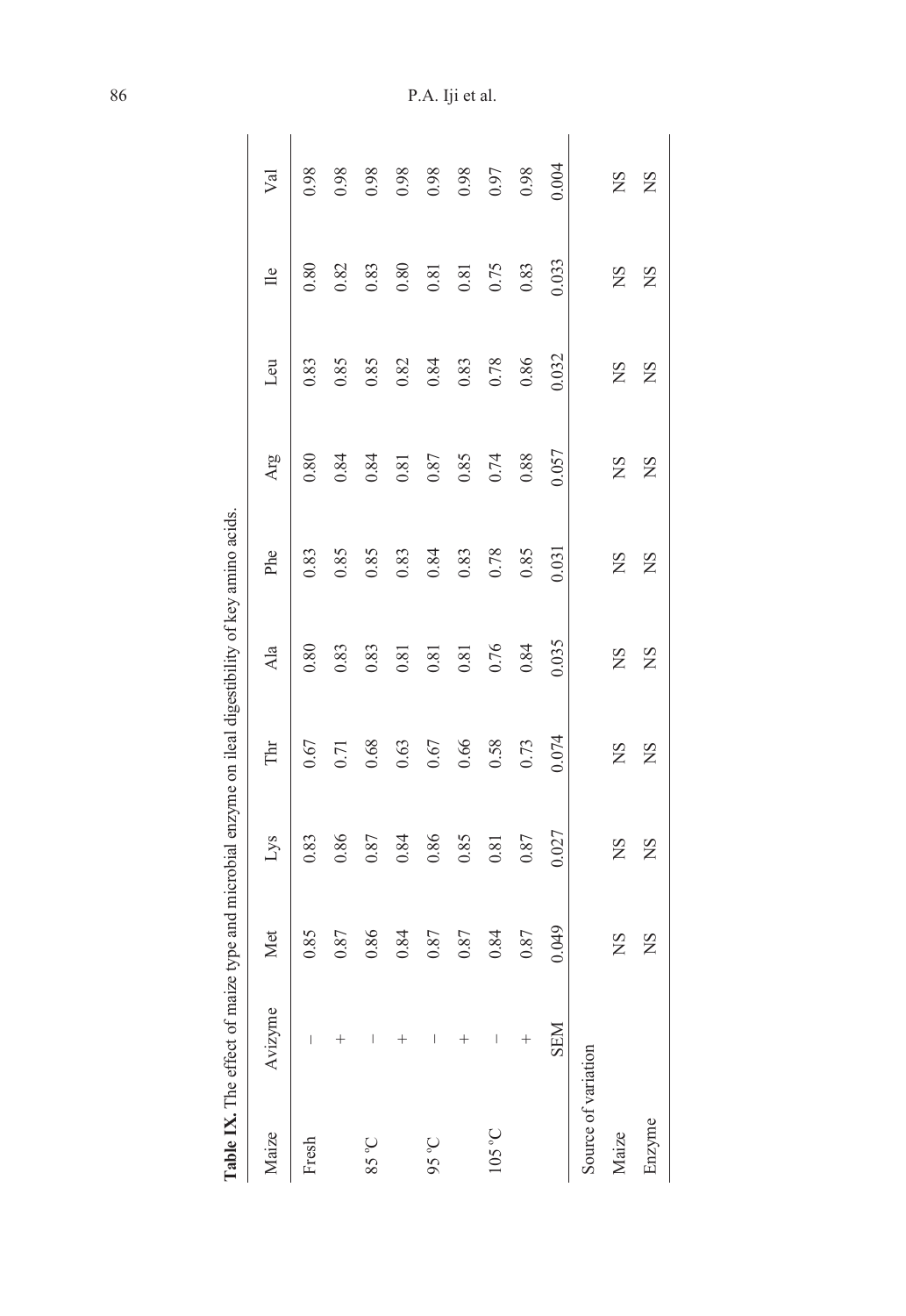digestibility of energy or protein. Microbial enzyme supplementation also did not appear to have any effects on the digestibility of energy, protein, Ca or P.

The ileal digestibility of some amino acids is shown in Table IX. There was no variation in digestibility as a result of grain heat treatment or of enzyme supplementation of the diet.

## 4. DISCUSSION

Although the maize grain was received at relatively low moisture contents, further drying led to a significant reduction in moisture content and concurrent increases in the concentrations of the solid components, especially proteins and lipids. Higher drying temperatures tended to reduce the concentration of lipids, energy and some of the amino acids. There is a strong link between the lipids and energy contents but it is not exactly known if some of these losses were due to volatilisation of components other than moisture. Oven-drying also resulted in an increase in the starch and amylopectin contents of the samples. The reduction in the content of amylose suggests an improvement in grain quality since amylose is more slowly digested than amylopectin and affects the digestion of nutrients other than carbohydrates [24–26].

The effect of oven-drying on feed intake and animal growth response was inconsistent and less conclusive. The increase in total feed intake, for example was not accompanied by an increase in final body weight although body weight at other points of evaluation was improved on diets based on oven-dried maize. There was also no pattern in the effect of the microbial enzyme supplement on the gross biological response of the chicks. These inconsistencies may probably be due to a lack of drastic differences between the samples. The effects of Avizyme are known to be the most pronounced in low-quality maize and sorghum or where there are wide differences between samples [27]. The reduction in amylose, as a measure of improvement in grain quality has been highlighted. The improvement in body weight through microbial enzyme supplement on the diets based on fresh maize may be due to the fact that this batch of grain was the highest in amylose concentration. Although resistant starch content or starch digestibility was not measured in the present study, it is unlikely that there were any major negative effects of oven-drying on the samples. The classical effects of heat treatment of cereals include an increase in amylose content; annealing, and retrograding of starch [26, 28, 29]. The moisture content of the samples used in this study may be too low to cause retrograding of starch through heating. Although the samples were stored at a low temperature prior to use, this was not done immediately after oven-drying. Therefore, the grains would have cooled slowly, which would reduce the chances of annealing.

Organ weights and digestive enzyme activities were unaffected by the grain quality or microbial enzyme supplement. There is a general dearth of research reported on the effects of starch or of microbial enzyme supplements on the development of the GIT in poultry. In a previous study, Mahagna et al. [30] reported a reduction in the activities of pancreatic enzymes in situ and in intestinal digesta as a result of supplementation with a microbial enzyme, with proteolytic and amylolytic activities. In rats on high-amylose maize starch diets, the activities of disaccharidases in the upper jejunum were reduced while there was an increase in such activity in the lower intestine [24]. These effects may be attributed to the variation in the availability of disaccharides at different points of the GIT. Viscous non-starch polysaccharides (NSP) and high-amylose cereals could influence the development of the GIT through the effects of volatile fatty acids produced by microbial fermentation in rats [31–34]. There is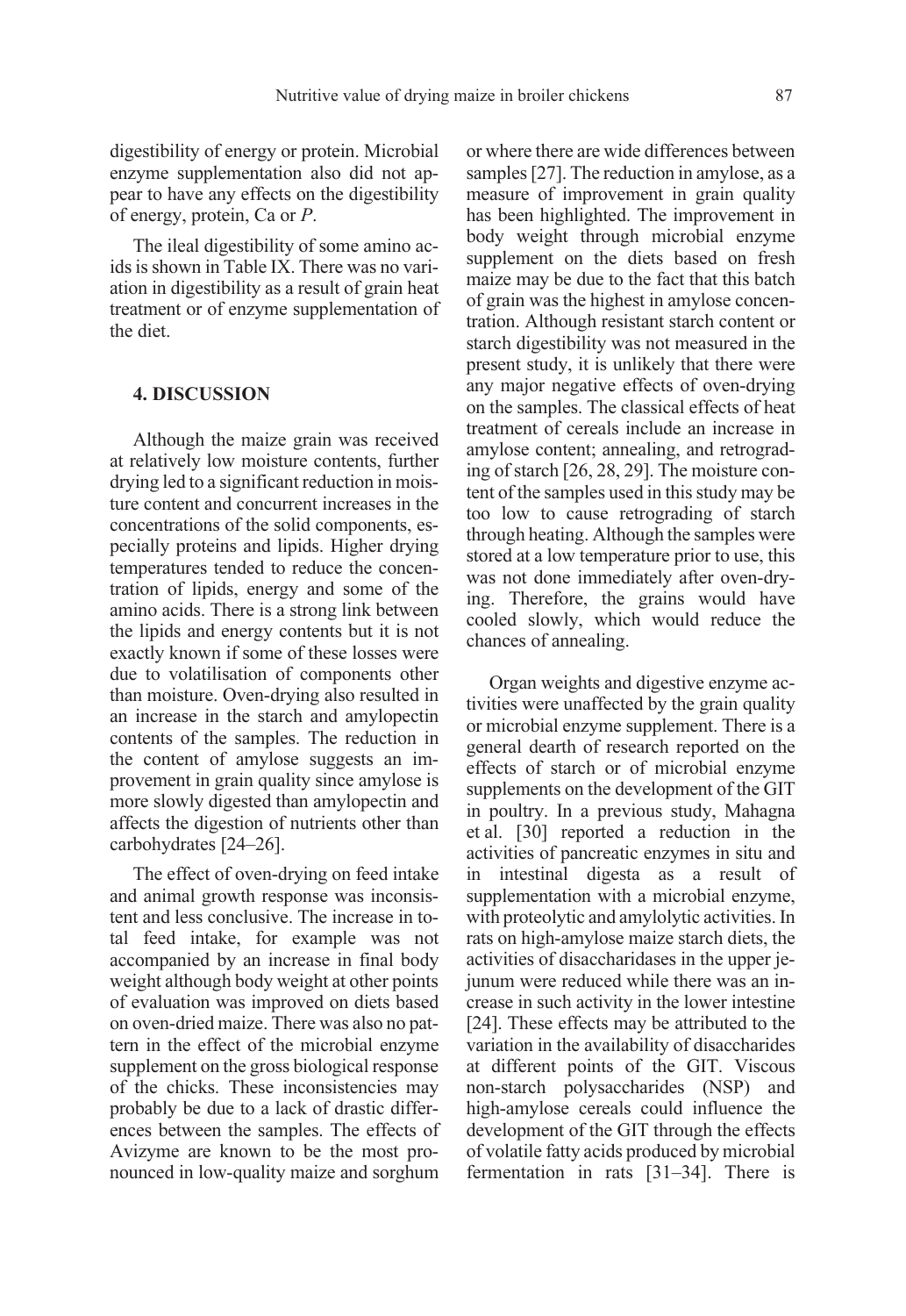considerable fermentation of such carbohydrates, especially NSP in the upper GIT as a result of the slow rate of digestion, a pattern that encourages the migration of microbial populations to the small intestine [35, 36]. Viscous NSP are also able to physically distend the volume of the GIT, consequently increasing the weight of its component parts. The concentration of such NSP is low in maize. The effects of feed factors on pancreatic enzymes are usually regulated by the concentration of the substrates in the intestinal lumen while such factors may directly influence the structure of the intestinal mucosa, the source of membrane-bound enzymes. A few studies on poultry and pigs [36–39] suggest some link between the supply of dietary nutrients and the natural development of the mucosal structure and activities of digestive enzymes. The absence of differences in activities of the digestive enzymes in the present study may be due to similarities in the nature and the concentrations of the dietary nutrients involved.

The change in digestibility of the two mineral elements as a result of heat-treating the maize is unclear. The results appear to contradict those reported by de Schrijver et al. [25] who did not observe any significant effects of high levels of retrograde starch on the faecal digestibility of minerals, including Ca, P and Mg. The differences in the results may, however, be due to variation in the site of evaluation. There were no effects of the treatment of microbial enzyme supplement on the digestibility of the other nutrients, including proteins. The enzyme tested exhibits some protease activity. Its failure to improve protein digestion may be due to the close similarities between the samples. In a previous study, Leeson et al. [40] evaluated maize quality over a wider range of moisture content at harvest. The ME value was reduced by 0.05 MJ for each 1% increase in moisture content at harvest. Wider drying temperatures have also been evaluated by Barrier-Guillot et al. [41] with no effects on the chemical composition of the grain although no direct comparisons can be made with regards to the nutritive value due to the age differences in the chickens tested.

#### 5. CONCLUSION

There were definite effects of heat treatment on the chemical composition of maize grain but these did not impart enough variation in the samples to stimulate a response to the microbial enzyme supplement tested. Heat treatment tended to also improve the starch quality of the grain, thereby obviating the need for a microbial enzyme supplement. It may be necessary to test maize with a higher initial moisture content and over a wider range of temperatures or duration of heat treatment, to see how these would affect quality and therefore, nutritive value of the grain in diets for poultry. There is a need to test samples obtained from actual commercial processes or to more closely simulate the commercial conditions in future studies.

#### ACKNOWLEDGEMENT

Starch content and components were measured at the Department of Agricultural and Environmental Science, Queen's University, Belfast, UK.

#### REFERENCES

- [1] Bedford MR. Mechanism of action and potential environmental benefits from the use of feed enzymes. Anim Feed Sci Technol 1995, 53: 145–155.
- [2] Smits CHM, Annison G. Non-starch polysaccharides in broiler nutrition – towards a physiologically valid approach to their determination. World's Poult Sci J 1996, 52: 203–221.
- [3] Bach Knudsen KE. Carbohydrate and lignin contents of plant materials used in animal feeding. Anim Feed Sci Technol 1997, 67: 319–338.
- [4] Leeson S, Yersin A, Volker L. Nutritive value of the 1992 corn crop. J Appl Poult Res 1993, 2: 208–213.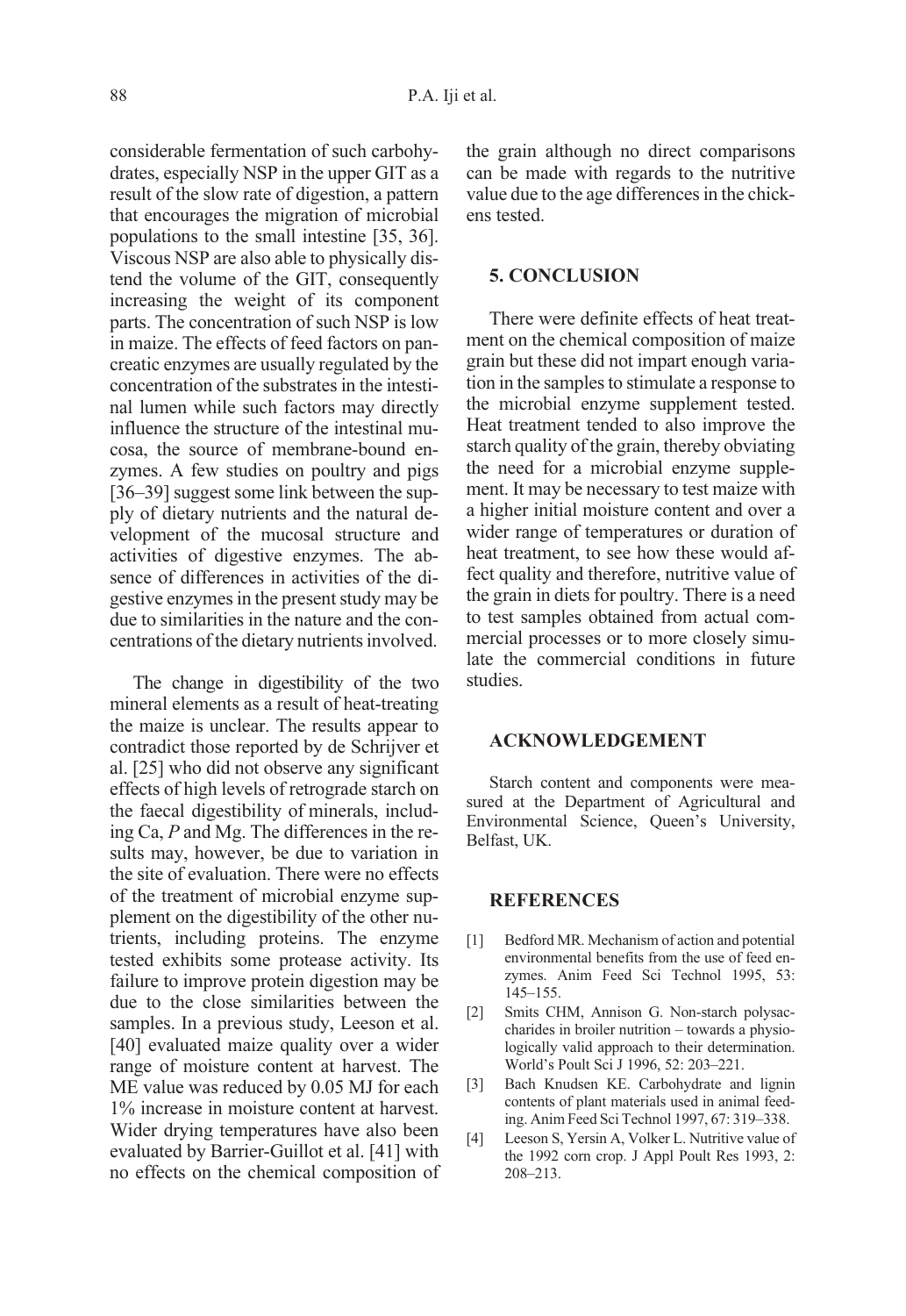- [5] Collins NE, Moran ET, Stilborn HL. Corn hybrid and bird maturity affect apparent metabolizable energy values. Poult Sci 1998, 77: 42.
- [6] McDonald P, Edwards RA, Greenhalgh JFD, Morgan CA. Animal nutrition. Longman Scientific and Technical, Harlow, UK. 1995.
- [7] Noy Y, Sklan D. Digestion and absorption in the young chick. Poult Sci 1994, 74: 366–373.
- [8] Brown I. Complex carbohydrates and resistant starch. Nutr Rev 1996, 54: S115–S119.
- [9] Panigrahi S, Bestwick LA, Davis RH, Wood CD. The nutritive value of stackburned yellow maize for livestock: tests in vitro and in broiler chicks. Br J Nutr 1996, 76: 97–108.
- [10] Association of Official Analytical Chemists. Official methods of analysis. AOAC, Washington, DC, USA. 1992.
- [11] Fisher C. Energy values of compound poultry feeds, Occasional Publication No. 2. Poult Research Centre, Agricultural Research Council, Roslin, UK. 1982.
- [12] Englyst HN, Kingman SM, Cummings JH. Classification and measurement of nutritionally important starch fractions. Eur J Clin Nutr 1992, 46: S33–S50.
- [13] Annison G, Hughes RJ, Choct M. Effects of enzyme supplementation on the nutritive value of dehulled lupins. Br Poult Sci 1996, 37: 157–172.
- [14] Bradford M. A rapid and sensitive method for the quantitation of microgram quantities of protein utilizing the principle of protein-dye binding. Anal Biochem 1976, 72: 248–254.
- [15] Shirazi-Beechey SP, Smith MW, Wang Y, James PS. Postnatal development of lamb intestinal digestive enzymes is not regulated by diet. J Physiol 1991, 437: 691–698.
- [16] Nitsan Z, Dror Y, Nir I, Shapira I. The effects of force-feeding on enzymes of the liver, kidney, pancreas and digestive tract of chicks. Br J Nutr 1974, 32: 241–247.
- [17] Iji PA, Saki A, Tivey DR. Body and intestinal growth of broiler chicks on a commercial starter diet. 2. Development and characteristics of intestinal enzymes. Br Poult Sci 2001, 42: 514–522.
- [18] Miller GL, Blum R, Glennon WE, Burton AL. Measurement of carboxymethylcellulase activity. Anal Biochem 1960, 2: 127–132.
- [19] Dahlqvist D. Method for assay of intestinal disaccharidases. Anal Biochem 1964, 7: 18–25.
- [20] Holdsworth ES. The effect of vitamin D on enzyme activities in the mucosal cells of the chick small intestine. J Membr Biol 1970, 3: 43–53.
- [21] Smeltzer MS, Hart ME, Iandolo JJ. Quantitative spectrophotometric assay for Staphylococcal lipase. Appl Environ Microbiol 1992, 58: 2815–2519.
- [22] Serviere-Zaragoza E, Navarrete del Toro MA, Garcia-Carreno FL. Protein-hydrolyzing enzymes in the digestive system of the adult Mexican blue abalone, Haliotis fulgens (Gastropoda). Aquaculture 1997, 157: 325–336.
- [23] Minitab Inc. Minitab Release 12.1. Minitab Inc, State College, PA 16801–3008, USA, 1998.
- [24] Goda T, Urakawa T, Watanabe M, Takase S. Effect of high-amylose starch on carbohydrate digestive capability and lipogenesis in epididymal adipose tissue and liver of rats. J Nutr Biochem 1994, 5: 256–260.
- [25] De Shrijver R, Vanhoof K, vande Ginste J. Nutrient utilization in rats and pigs fed enzyme resistant starch. Nutr Res 1999, 19: 1349–1361.
- [26] Ito T, Saito K, Sugarawa M, Mochida K, Nakakuki T. Effect of raw and heat-moisture-treated high-amylose corn starches on the process of digestion in the rat digestive tract. J Sci Food Agric 1999, 79: 1203–1207.
- [27] Bedford MR. Enzymes for cereals which do not pose viscosity problems. In: Proceedings of the 3rd European symposium on feed enzymes, Noordwijkerhout, the Netherlands, 2000. p 8.
- [28] Jacobs H, Delcour JA, Hydrothermal modifications of granular starch, with retention of the granular structure – a review. J Agric Food Chem 1998, 46: 2895–2905.
- [29] Jacobs H, Eerlingen RC, Spaepen H, Grobet PJ, Delcour JA. Impact of annealing on the susceptibility of wheat, potato and pea starches to hydrolysis with pancreatin. Carbohydr Res 1998, 305: 193–207.
- [30] Mahagna M, Nir I, Larbier M, Nitsan Z. Effect of age and exogenous amylase and protease on development of the digestive tract, pancreatic enzyme activities and digestibility of nutrients in young meat-type chicks. Reprod Nutr Dev 1995, 35: 201–212.
- [31] Johnson IT, Gee JM, Mahoney RR. Effect of dietary supplements of guar gum and cellulose on intestinal cell proliferation, enzyme levels and sugar transport in the rat. Br J Nutr 1984, 52: 477–487.
- [32] Chinery R, Goodlad RA, Wright NA. Soy polysaccharide in an enteral diet: effects on rat intestinal cell proliferation, morphology and metabolic function. Clin Biochem 1992, 11: 277–283.
- [33] Pell JD, Gee JM, Wortley GM, Johnson IT. Dietary corn oil and guar gum stimulate intestinal crypt cell proliferation in rats by independent but potentially synergistic mechanisms. J Nutr 1992, 122: 2447–2456.
- [34] De Shrijver R, Vanhoof K, vande Ginste J. Effect of enzyme resistant starch on large bowel fermentation in rats and pigs. Nutr Res 1999, 19: 927–936.